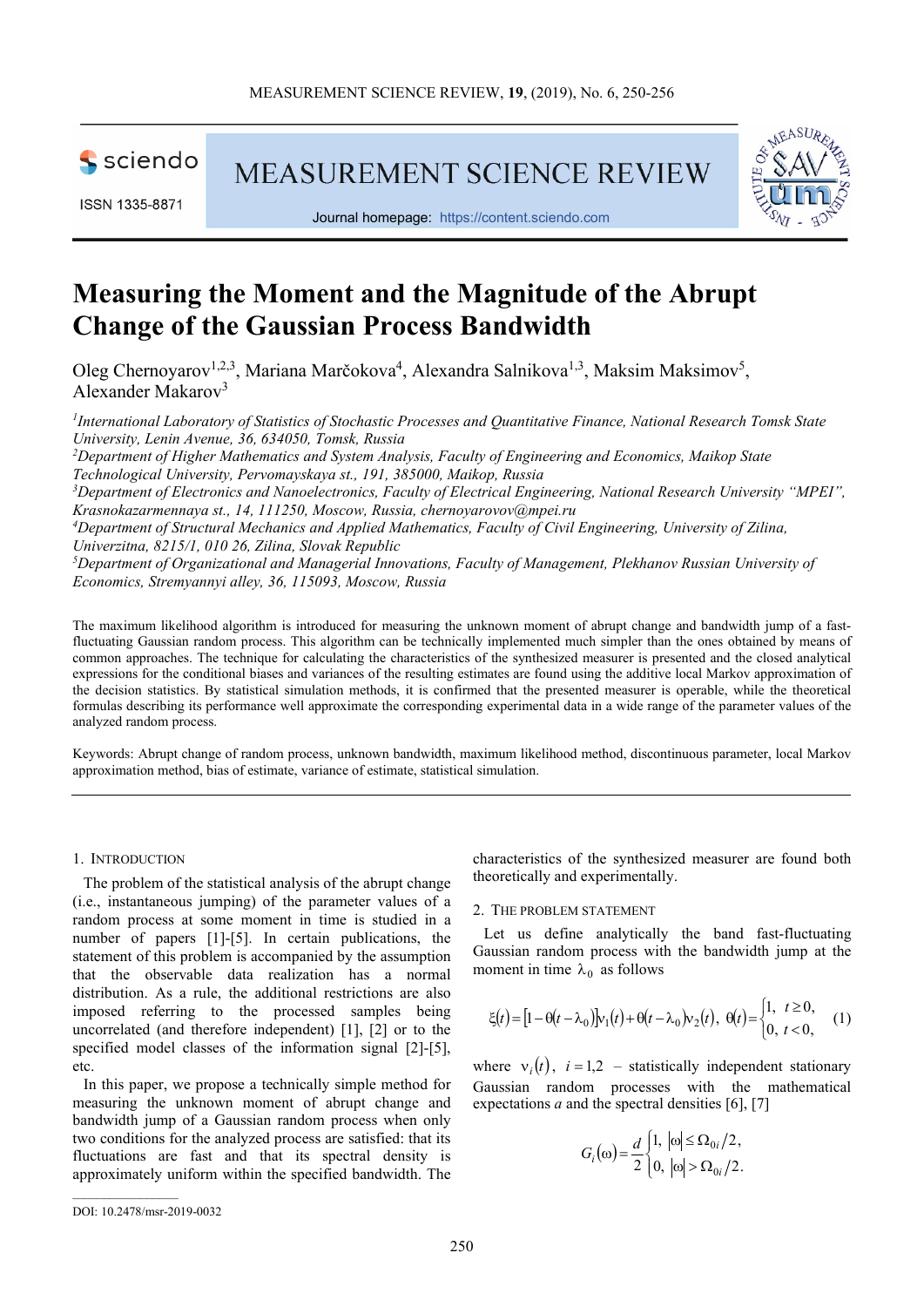Here  $\Omega_{0i}$  is the bandwidth, and *d* is the intensity (spectral density magnitude) of the process  $v_i(t)$  determining its dispersion  $D_i = d\Omega_{0i}/4\pi$ , while  $\Omega_{01} \neq \Omega_{02}$ . This type of spectral density shape approximation can be used if the conditions  $\Delta \Omega_i \ll ( 2\pi/\tau_i ) \ll \Omega_{0i}$  are satisfied [6]. In the latter formula  $\Delta\Omega_i$  is the bandwidth within which the real spectral density  $G_i(\omega)$  decreases from its maximum value to almost zero,  $\tau_1 = \lambda_0$ ,  $\tau_2 = T - \lambda_0$  and *T* is the observation interval of the random process  $\xi(t)$  (1).

We presuppose that the process (1) is observed against Gaussian white noise  $n(t)$  with one-sided spectral density  $N_0$ , so that the additive mix

$$
x(t) = \xi(t) + n(t), \qquad t \in [0, T]
$$
 (2)

arrives at the input of the receiver.

The parameters  $\lambda_0$  and  $\Omega_{02}$  are unknown and possess the values from the prior intervals  $[\Lambda_1, \Lambda_2]$ ,  $[Y_1, Y_2]$ . And we consider that  $Y_1 < \Omega_{01} < Y_2$ , while the condition of the "fast" fluctuations of the process  $\xi(t)$  is stated as

$$
\mu_{\min} = T_{\min} Y_1 / 4\pi >> 1, \qquad (3)
$$

where  $T_{\min} = \min(\lambda_0, T - \lambda_0)$ .

With the observed realization (2) and the available prior information, it is necessary to estimate the moment of abrupt change  $\lambda_0$  and the bandwidth  $\Omega_{02}$  of the process  $\xi(t)$  after the abrupt change.

#### 3. THE SYNTHESIS OF THE ESTIMATION ALGORITHM

In order to synthesize the algorithm for estimating the moment and the magnitude of the abrupt change of the process  $\xi(t)$  (1) bandwidth we apply the maximum likelihood method. According to this method, it is necessary to form the decision statistics – the logarithm of the functional of the likelihood ratio  $(FLR)$  – as a function of the current values of all the unknown parameters. If the inequality (3) holds, then according to [6]-[8] we have

$$
L(\lambda, \Omega) = \frac{d}{N_0 (N_0 + d)} \left[ \int_0^{\lambda} y^2(t, \Omega_{01}) dt + \int_{\lambda}^T y^2(t, \Omega) dt \right] +
$$
  
+ 
$$
\frac{2a}{N_0 + d} \int_0^T x(t) dt - \frac{a^2 T}{N_0 + d} - \frac{(T - \lambda)\Omega + \lambda \Omega_{01}}{4\pi} \ln\left(1 + \frac{d}{N_0}\right).
$$
 (4)

Here  $y(t, \Theta) = \int_{-\infty}^{\infty} x(t') h(t - t', \Theta) dt$  $y(t, \Theta) = \int_{-\infty}^{\infty} x(t') h(t - t', \Theta) dt'$  is the output signal of the filter with the transfer function  $H(\omega,\Theta)$  satisfying the condition  $|H(\omega, \Theta)|^2 = 1$ , if  $|\omega| \le \Theta/2$ , and  $|H(\omega, \Theta)|^2 = 0$ , if  $|\omega| > \Theta/2$ , while  $\lambda$ ,  $\Omega$  are the current values of the unknown parameters  $\lambda_0$ ,  $\Omega_{02}$ , respectively.

The maximum likelihood estimates (MLEs)  $\lambda_m$ ,  $\Omega_m$  of the measured values  $\lambda_0$ ,  $\Omega_{02}$  are determined as the position of the greatest maximum of the decision statistics  $(4)$ :

$$
(\lambda_m, \Omega_m) = \mathop{\arg\max}_{\lambda \in [\Lambda_1, \Lambda_2], \Omega \in [Y_1, Y_2]} L(\lambda, \Omega).
$$
 (5)

In practice, the maximum likelihood measurer (5) can be implemented as an *N*-channel device, each channel of which is matched to the bandwidth  $\Omega_i = Y_1 + (i - 1/2)\Delta\Omega$ ,  $i = 1, N$ ,  $\Delta\Omega = (Y_2 - Y_1)/N$ . The block diagram of such a device is shown in Fig. 1. Here the designations are: 1 is the switch that is open for time  $[0, T]$ ;  $2^0$  is a filter with transfer function  $H(\omega, \Omega_{01})$ ;  $2^i$  is a filter with transfer function  $H(\omega, \Omega_i)$ ; 3 is the squarer; 4 is the subtractor; 5 is an integrator over the time interval  $[0, T]$ ; 6 is the delay line for time *T*; 7 is an integrator; 8 is the ramp generator; 9 is the multiplier; 10 is the resolver that determines both the estimate of the bandwidth after the abrupt change by the channel number with the maximum response magnitude and the estimate of the moment of abrupt change by the position of the greatest maximum of the signal in this channel within the interval  $[\Lambda_1, \Lambda_2]$ . It is obvious that the greater the number of channels *N*, the more accurate the measurer presented in Fig.1. implements the algorithm (5).



Fig.1. The maximum likelihood measurer of the moment and the magnitude of the abrupt change in the bandwidth of a Gaussian random process.

## 4. THE CHARACTERISTICS OF THE ESTIMATION ALGORITHM

Let us find the characteristics of the measurer (5). For this purpose, we move from MLEs  $\lambda_m$ ,  $\Omega_m$  (5) to normalized MLEs  $l_m = 1 - \lambda_m / T$ ,  $v_m = \Omega_m / \Omega_{01} - 1$  defined as

$$
(l_m, v_m) = \underset{l \in [1 - \tilde{\Lambda}_2, 1 - \tilde{\Lambda}_1], v \in [\tilde{Y}_1 - 1, \tilde{Y}_2 - 1]}{\arg \max} M(l, v).
$$
 (6)

Here

$$
M(l, v) = M_1(l, v) - M_2(l) - S_3(l, v), \tag{7}
$$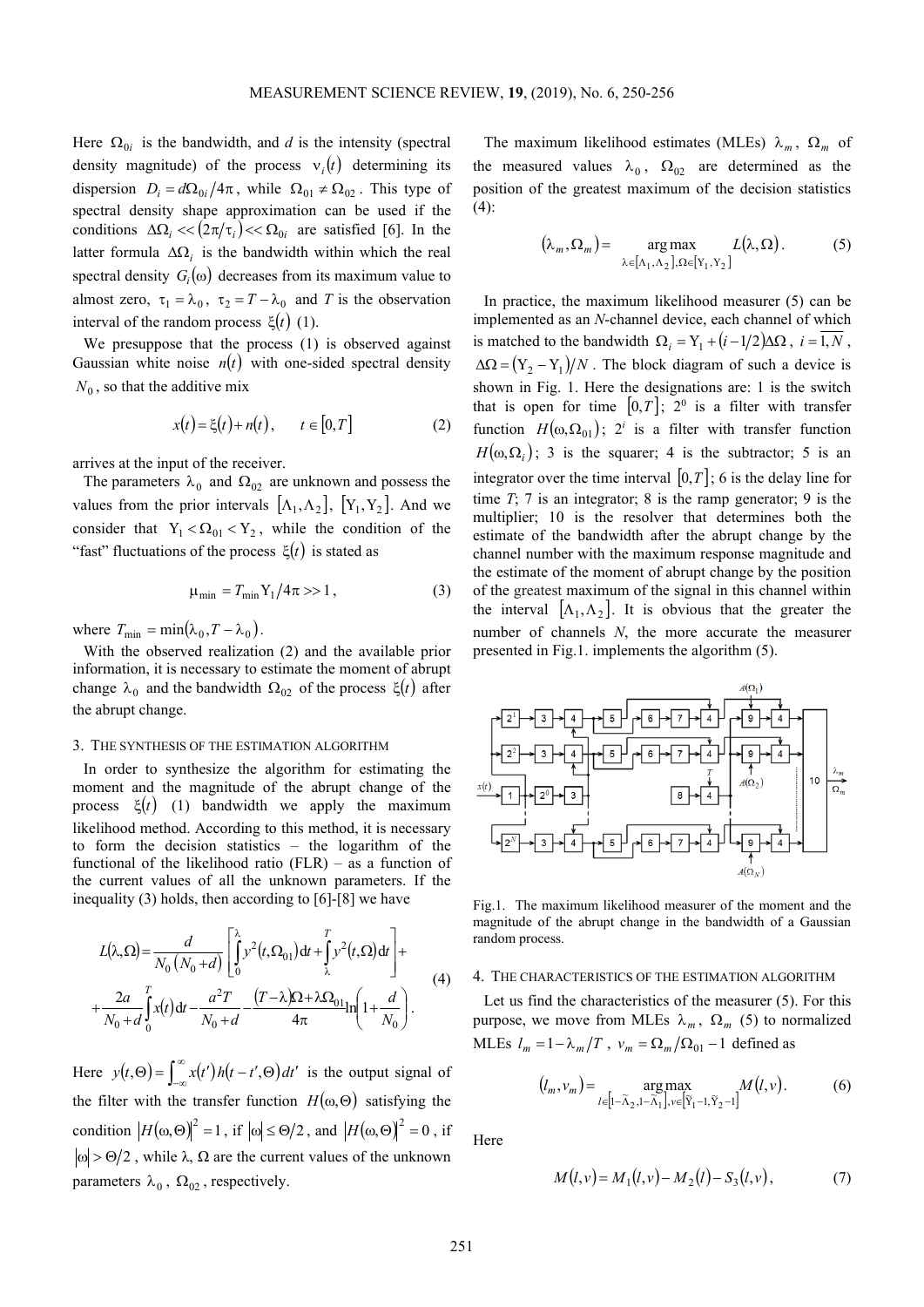$$
M_1(l, v) = \frac{T}{\mu_1 N_0} \int_{1-l}^{1} y^2 (T\tilde{t}, \Omega_{01}(v+1)) d\tilde{t},
$$
  

$$
M_2(l) = \frac{T}{\mu_1 N_0} \int_{1-l}^{1} y^2 (T\tilde{t}, \Omega_{01}) d\tilde{t},
$$
  

$$
S_3(l, v) = l v(1+q) \ln(1+q)/q,
$$
 (8)

and

$$
\widetilde{t} = t/T , \qquad v = \Omega/\Omega_{01} - 1 , \qquad q = d/N_0 , \qquad (9)
$$

 $l = 1 - \lambda/T$ ,  $\widetilde{\Lambda}_{1,2} = \Lambda_{1,2}/T$ ,  $\widetilde{Y}_{1,2} = Y_{1,2}/\Omega_{01}$ ,  $\mu_1 = T\Omega_{01}/4\pi$ .

If the condition (3) is satisfied, then the functionals  $M_1(l, v)$ ,  $M_2(l)$  (8), and therefore the functional  $M(l, v)$  (7) are Gaussian ones approximately [6]. Thus, they can be completely described in the statistical sense by means of the moment or correlation functions of the first two orders. According to this, we present them as the sum of regular and fluctuation components [9], [10]:

$$
M_1(l, v) = S_1(l, v) + N_1(l, v), \quad M_2(l) = S_2(l) + N_2(l).
$$

Here  $S_1(l, v) = \langle M_1(l, v) \rangle$ ,  $S_2(l) = \langle M_2(l) \rangle$  are regular,  $N_1(l, v) = M_1(l, v) - \langle M_1(l, v) \rangle$ ,  $N_2(l) = M_2(l) - \langle M_2(l) \rangle$  are fluctuation components, and the averaging  $\langle \cdot \rangle$  is performed in terms of all possible realizations  $x(t)$  with fixed values for  $\lambda_0$ ,  $\Omega_{02}$ . By directly averaging (8), we find

$$
S_1(l, v) = l(v+1) + q \max(0, l - l_0) [1 + \min(0, v)] +
$$
  
+  $q \min(l_0, l) [1 + \min(v_{02}, v)],$   

$$
S_2(l) = l + q \max(0, l - l_0) +
$$
  
+  $q \min(l_0, l) [1 + \min(0, v_{02})],$   

$$
\langle N_1(l_1, v_1)N_1(l_2, v_2) \rangle = \{ \min(l_1, l_2) (1 + \min(v_1, v_2)) +
$$
  
+  $q(2 + q) [\max(0, \min(l_1, l_2) - l_0) (1 + \min(0, v_1, v_2)) +$   
+  $\min(l_0, l_1, l_2) (1 + \min(v_{02}, v_1, v_2)) \} / \mu_1,$   

$$
\langle N_2(l_1)N_2(l_2) \rangle = \{ \min(l_1, l_2) + q(2 + q) \times
$$
  
 $\times [\max(0, \min(l_1, l_2) - l_0) +$   
 $(1 + \min(0, v_{02})) \min(l_0, l_1, l_2) ] \} / \mu_1,$ 

where  $l_0 = 1 - \lambda_0 / T$ ,  $v_{02} = \Omega_{02} / \Omega_{01} - 1$ .

Using (10), we write the regular component  $S(l, v) = \langle M(l, v) \rangle$  and the correlation function of the fluctuation component  $N(l, v) = M(l, v) - \langle M(l, v) \rangle$  of the decision statistics  $M(l, v)$  (7) as follows:

$$
S(l, v) = [1 - (1 + q) \ln(1 + q)/q] \, l v - q \min(0, l_0 - l) \times
$$
  
\n
$$
\times \min(0, v) + q \min(l_0, l) [\min(v_{02}, v) - \min(0, v_{02})],
$$
  
\n
$$
\langle N(l_1, v_1) N(l_2, v_2) \rangle = (1/\mu_1) \{ \min(l_1, l_2) [\min(v_1, v_2) -
$$
  
\n
$$
-\min(0, v_1) - \min(0, v_2) \} + q(2 + q) \min(l_0, l_1, l_2) \times
$$
  
\n
$$
\times [\min(v_{02}, v_1, v_2) + \min(0, v_{02}) - \min(0, v_{02}, v_1) -
$$
  
\n
$$
-\min(0, v_{02}, v_2) \} + q(2 + q) \max(0, \min(l_1, l_2) - l_0) \times
$$
  
\n
$$
\times [\min(0, v_1, v_2) - \min(0, v_1) - \min(0, v_2)] \}.
$$

We take into account that the regular component  $S(l, v)$ reaches the absolute maximum at the point  $(l_0, v_{02})$ , while the realizations of the fluctuation component  $N(l, v)$  are continuous with probability 1. Then the output signal-tonoise ratio (SNR) for the algorithm (5), (6) is determined as [7], [9]

$$
z^{2} = \frac{S^{2}(l_{0}, v_{0})}{\langle N^{2}(l_{0}, v_{0}) \rangle} = \mu_{1} l_{0} |v_{02}| \left[ 1 - \frac{1 + c_{q}}{q} \ln(1 + q) \right]^{2}, \quad (12)
$$

where  $c_q = 0$ , if  $v_{02} > 0$ , and  $c_q = q$ , if  $v_{02} < 0$ .

From (12) it follows that the SNR  $z^2 \gg 1$ , if the inequality (3) is satisfied and the value of  $q$  is not too small. In this case, the coordinates  $(l_m, v_m)$  (6) of the position of the absolute maximum of the functional  $M(l, v)$  (7) are situated in a near δ-neighborhood of the point  $(l_0, v_{02})$ . While increasing  $z^2$   $(z^2 \rightarrow \infty)$ , the size of this neighborhood  $\delta = \max(|l - l_0|, |v - v_{02}|) \rightarrow 0$  [6], [9], and for the regular component and the correlation function of the fluctuation component (11), the asymptotic representations are valid:

$$
S(l, v) = S_0 + S_1(l - l_0) + S_2(v - v_{02}) + o(\delta),
$$
  
\n
$$
\langle N(l_1, v_1)N(l_2, v_2) \rangle = \sigma^2 + R_1(l_1 - l_0, l_2 - l_0) + (13) + R_2(v_1 - v_{02}, v_2 - v_{02}) + o(\delta),
$$

where

$$
S_0 = l_0 v_{02} \begin{cases} (1+q)[1-\ln(1+q)/q], & v_{02} > 0, \\ (1-(1+q)\ln(1+q)/q, & v_{02} < 0, \end{cases}
$$

$$
\sigma^2 = \frac{l_0|v_{02}|}{\mu_1} \begin{cases} (1+q)^2, & v_{02} > 0, \\ 1, & v_{02} < 0, \end{cases}
$$
(14)

$$
S_1(x) = v_{02} \begin{cases} x[1 - (1+q)\ln(1+q)/q] + q \min(0, x), & v_{02} > 0, \\ x[1 - (1+q)\ln(1+q)/q] + q \max(0, x), & v_{02} < 0, \end{cases}
$$
  

$$
S_2(y) = l_0 \big[ y(1 - (1+q)\ln(1+q)/q) + q \min(0, y) \big],
$$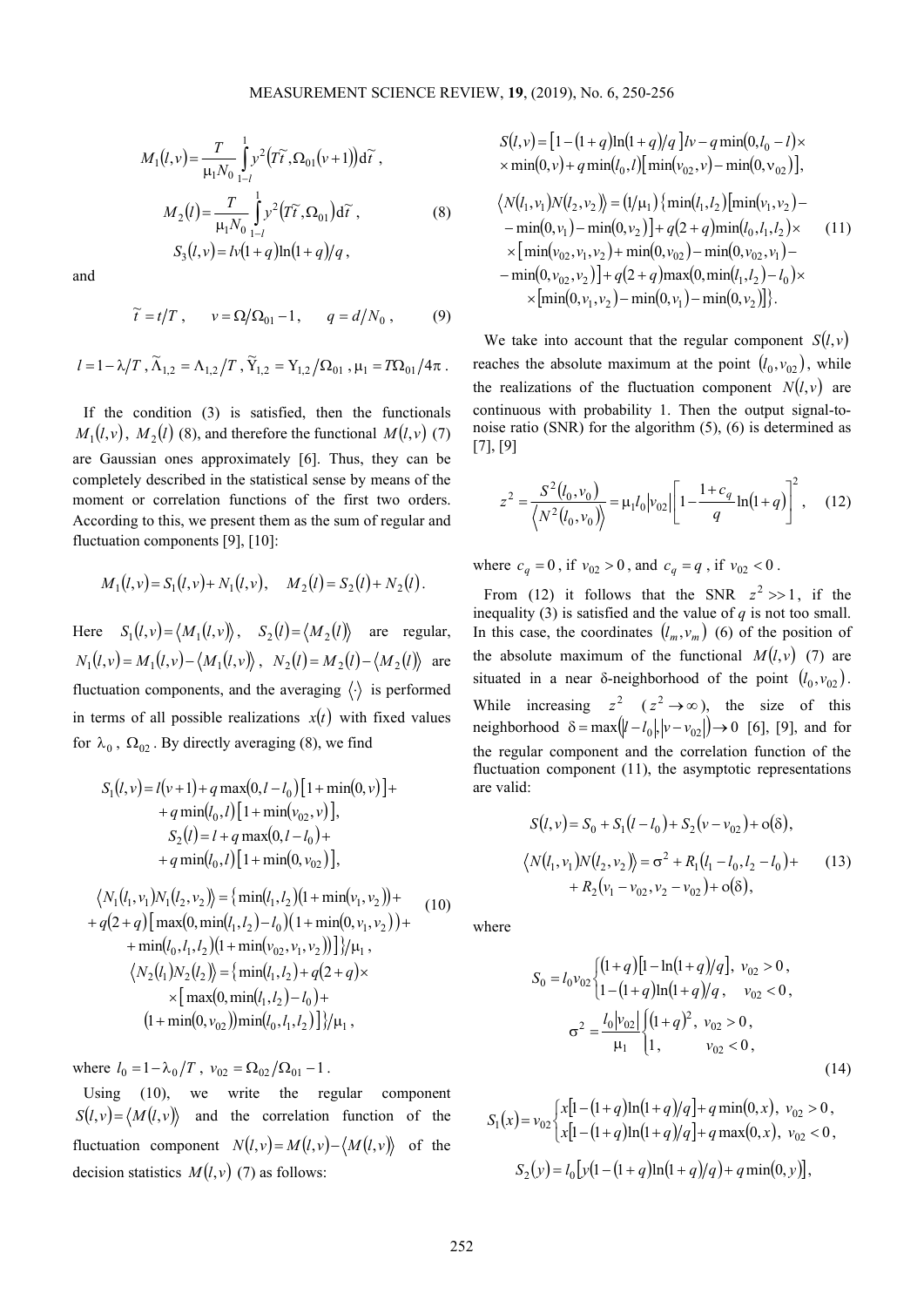$$
R_1(x_1, x_2) = \frac{|v_{02}|}{\mu_1} \begin{cases} \min(x_1, x_2) + q(2+q) \min(0, x_1, x_2), & v_{02} > 0, \\ \min(x_1, x_2) + q(2+q) \max(0, \min(x_1, x_2)), & v_{02} < 0, \end{cases}
$$
\n(15)

$$
R_2(y_1, y_2) = \frac{l_0}{\mu_1} \begin{cases} q(2+q)\min(0, y_1, y_2) + \min(y_1, y_2), & v_{02} > 0, \\ q(2+q)\left[\min(0, y_1, y_2) - \min(0, y_1)\right] - \\ -\min(0, y_2)\left]-\max(y_1, y_2)\right), & v_{02} < 0. \end{cases}
$$

We introduce the statistically independent Gaussian random processes  $r_1(l)$ ,  $r_2(v)$  with mathematical expectations  $\langle r_1(l) \rangle = S_1(l - l_0), \quad \langle r_2(v) \rangle = S_2(v - v_{02})$  and correlation functions

$$
\langle [r_1(l_1) - \langle r_1(l_1) \rangle] [r_1(l_2) - \langle r_1(l_2) \rangle] \rangle = \sigma^2/2 + R_1(l_1 - l_0, l_2 - l_0),
$$
  

$$
\langle [r_2(v_1) - \langle r_2(v_1) \rangle] [r_2(v_2) - \langle r_2(v_2) \rangle] \rangle = \sigma^2/2 + R_2(v_1 - v_{02}, v_2 - v_{02}).
$$

If  $z \to \infty$  (12) and  $\delta \to 0$ , then the asymptotically Gaussian random field  $[M(l, v) - S_0]$  converges in distribution to the sum  $r_1(l) + r_2(v)$ . Therefore, while increasing SNR *z* (12) the normalized estimates  $l_m$ ,  $v_m$ converge in distribution to the corresponding estimates

$$
\eta_{m1} = \underset{l \in [l_0 - \delta, l_0 + \delta]}{\arg \max} r_1(l), \qquad \eta_{m2} = \underset{\nu \in [v_{02} - \delta, v_{02} + \delta]}{\arg \max} r_2(\nu),
$$

and MLE  $\lambda_m$  and  $\Omega_m$  (5) converge in distribution to the random variables

$$
T(1 - \eta_{m1}) \text{ and } \Omega_{01}(\eta_{m2} + 1). \tag{16}
$$

From (13)-(15) it follows that within the intervals  $[l_0 - \delta, l_0 + \delta], \quad [v_{02} - \delta, v_{02} + \delta] \quad$  conditions of the Doob's theorem [11] are satisfied for the processes  $r_1(l)$ ,  $r_2(v)$ , so they are continuous Gaussian Markov processes with drift coefficients  $a_{\eta 1}$ ,  $a_{\eta 2}$  and diffusion coefficients  $b_{\eta 1}$ ,  $b_{\eta 2}$ :

$$
a_{\eta1} = |v_{02}| \begin{cases} S_{11}, & l < l_0, \\ -S_{12}, & l \ge l_0, \end{cases} \qquad a_{\eta2} = l_0 \begin{cases} S_{21}, & v < v_{02}, \\ -S_{22}, & v \ge v_{02}, \end{cases}
$$

$$
b_{\eta1} = \begin{cases} \sigma_{11}^2, & l < l_0, \\ \sigma_{12}^2, & l \ge l_0, \end{cases} \qquad b_{\eta2} = \begin{cases} \sigma_{21}^2, & v < v_{02}, \\ \sigma_{22}^2, & v \ge v_{02}. \end{cases}
$$

**Here** 

$$
S_{11} = \begin{cases} S_{21} \, , \, v_{02} > 0 \, , \\ S_{22} \, , \, v_{02} < 0 \, , \end{cases} \qquad S_{12} = \begin{cases} S_{22} \, , \, v_{02} > 0 \, , \\ S_{21} \, , \, v_{02} < 0 \, , \end{cases}
$$
\n
$$
S_{21} = (1+q)[1-\ln(1+q)/q], \quad S_{22} = (1+q)\ln(1+q)/q - 1 \, ,
$$

$$
\sigma_{11}^2 = \frac{|v_{02}|}{\mu_1} \begin{cases} (1+q)^2, & v_{02} > 0, \\ 1, & v_{02} < 0, \end{cases} \quad \sigma_{12}^2 = \frac{|v_{02}|}{\mu_1} \begin{cases} 1, & v_{02} > 0, \\ (1+q)^2, & v_{02} < 0, \end{cases}
$$

$$
\sigma_{21}^2 = l_0 (1+q)^2 / \mu_1, \quad \sigma_{22}^2 = l_0 / \mu_1.
$$

In [12], the analytical expressions have been found for the statistical characteristics of the magnitude and the position of the greatest maximum of Markov random process with piecewise constant drift and diffusion coefficients. Referring to the results of the studies [12], for the probability densities  $w_{\eta i}(\eta)$  of the random variables  $\eta_{mi}$ ,  $i = 1,2$  we obtain

$$
w_i(\eta) = \begin{cases} z_{i1}^2 \Psi_g \left( z_{i1}^2 (\eta_{0i} - \eta), z_{i1}^2 \delta, z_{i2}^2 \delta, 1/R_i \right), \eta < \eta_{0i} ,\\ z_{i2}^2 \Psi_g \left( z_{i2}^2 (\eta - \eta_{0i}), z_{i2}^2 \delta, z_{i1}^2 \delta, R_i \right), \quad \eta \ge \eta_{0i} , \end{cases}
$$
(17)

where

$$
z_{1i}^{2} = 2v_{02}^{2} S_{1i}^{2} / \sigma_{1i}^{2}, \ z_{2i}^{2} = 2l_{0}^{2} S_{2i}^{2} / \sigma_{2i}^{2}, \ \eta_{01} = l_{0}, \quad (18)
$$

$$
\eta_{02} = v_{02}, \ R_{1} = S_{11} \sigma_{12}^{2} / S_{12} \sigma_{11}^{2}, \ R_{2} = S_{21} \sigma_{22}^{2} / S_{22} \sigma_{21}^{2},
$$

$$
\Psi_{g}(y, y_{1}, y_{2}, y_{3}) = \frac{1}{2\sqrt{\pi}|y|^{3/2}} \left\{ \frac{\exp[-(y_{1} - y)/4]}{\sqrt{\pi(y_{1} - y)}} + \Phi\left(\sqrt{\frac{y_{1} - y}{2}}\right) \right\} \times \left\{ \int_{0}^{\infty} \xi \exp\left[-\frac{(\xi + y)^{2}}{4y}\right] \left[ \Phi\left(\frac{y_{3}\xi + y_{2}}{\sqrt{2y_{2}}}\right) - \exp(-y_{3}\xi) \Phi\left(\frac{-y_{3}\xi + y_{2}}{\sqrt{2y_{2}}}\right) \right] d\xi.
$$

The expression (17) is not suitable for practical calculations due to the difficulty of determining the value of δ. In this regard, we note that according to (18)  $z_{1i}^2 \rightarrow \infty$ ,  $z_{2i}^2 \rightarrow \infty$ , if  $\mu_1 \rightarrow \infty$  and  $q > 0$ . Thus, if the condition (3) holds and the value of  $q$  is not too small, then we can consider  $z_{1i}^2 \gg 1$ ,  $z_{2i}^2 \gg 1$  and, similarly to [12], instead of (17), use a simpler approximation of the form of

$$
w_i(\eta) = \begin{cases} z_{i1}^2 \Psi(z_{i1}^2(\eta_{0i} - \eta), 1/R_i), & \eta < \eta_{0i} ,\\ z_{i2}^2 \Psi(z_{i2}^2(\eta - \eta_{0i}), R_i), & \eta \ge \eta_{0i} , \end{cases}
$$
(19)

where

$$
\Psi(x, y) = \Phi\left(\sqrt{|x|/2}\right) - 1 + (2y + 1)\exp\left[|x|y(y+1)\right] \times \times \left[1 - \Phi\left((2y + 1)\sqrt{|x|/2}\right)\right].
$$

The accuracy of the formula (19) increases with  $\mu_{\min}$  (3) and  $z_{1i}$ ,  $z_{2i}$  (18).

Using (16), (19) it is easy to write asymptotic expressions for the conditional biases  $b(\lambda_m|\lambda_0) = \langle \lambda_m - \lambda_0 \rangle$ ,  $b(\Omega_m | \Omega_{02}) = \langle \Omega_m - \Omega_{02} \rangle$  and variances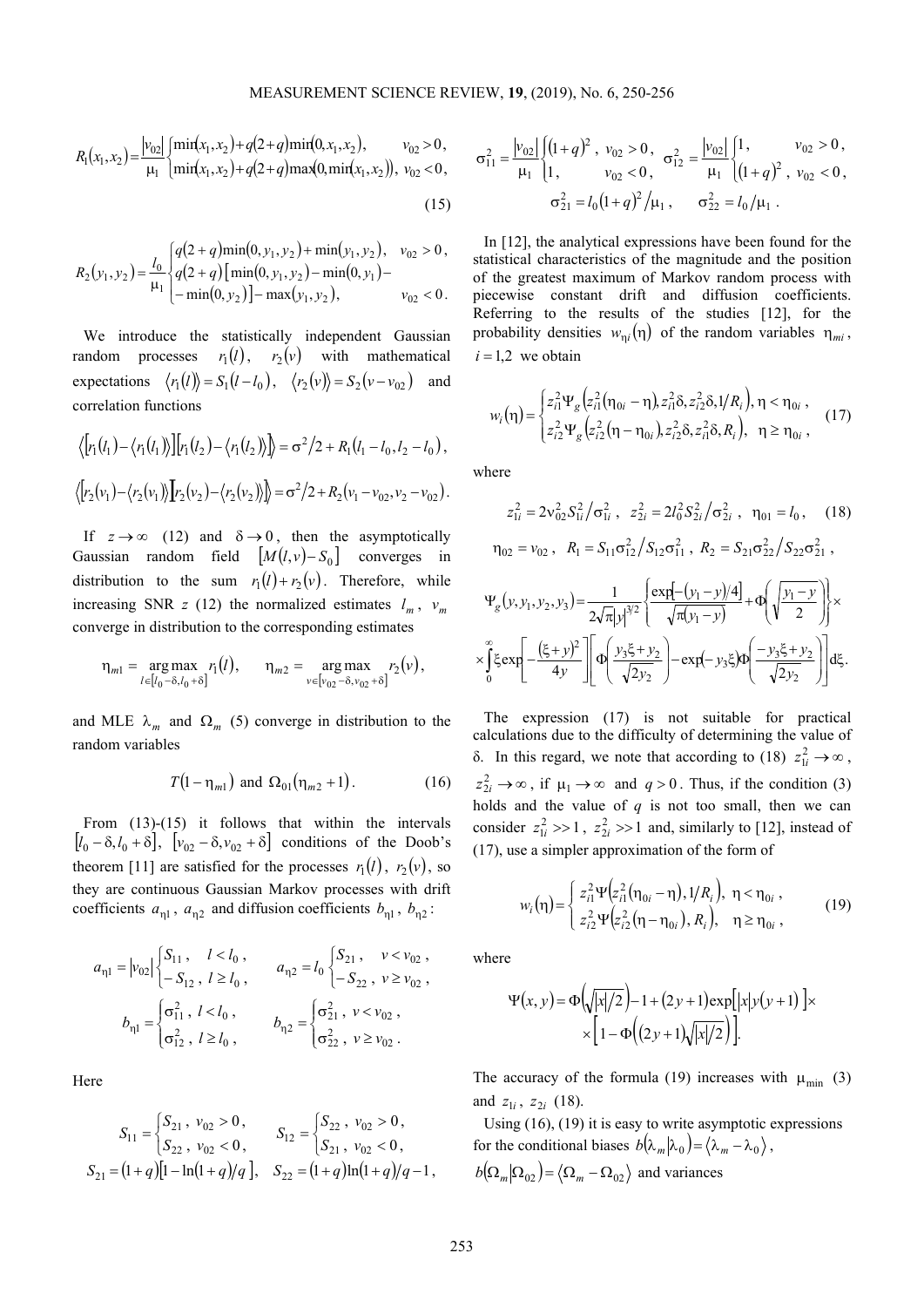$$
V(\lambda_m|\lambda_0) = \langle (\lambda_m - \lambda_0)^2 \rangle
$$
,  $V(\Omega_m|\Omega_{02}) = \langle (\Omega_m - \Omega_{02})^2 \rangle$  of

the estimates (5):

$$
b(\lambda_{m}|\lambda_{0}) = -T\langle \eta_{m1} - \eta_{01} \rangle, b(\Omega_{m}|\Omega_{02}) = \Omega_{01}\langle \eta_{m2} - \eta_{02} \rangle, V(\lambda_{m}|\lambda_{0}) = T^{2}\langle (\eta_{m1} - \eta_{01})^{2} \rangle, V(\Omega_{m}|\Omega_{02}) = \Omega_{01}^{2}\langle (\eta_{m2} - \eta_{02})^{2} \rangle,
$$
 (20)

where

$$
\langle \eta_{m1} - \eta_{01} \rangle = \int_{1-\tilde{\Lambda}_1}^{1-\tilde{\Lambda}_1} (\eta - \eta_{01}) w_1(\eta) d\eta,
$$
  

$$
\langle (\eta_{m1} - \eta_{01})^2 \rangle = \int_{1-\tilde{\Lambda}_2}^{1-\tilde{\Lambda}_1} (\eta - \eta_{01})^2 w_1(\eta) d\eta,
$$
  

$$
\langle \eta_{m2} - \eta_{02} \rangle = \int_{\tilde{Y}_1-1}^{\tilde{Y}_2-1} (\eta - \eta_{02}) w_2(\eta) d\eta,
$$
  

$$
\langle (\eta_{m2} - \eta_{02})^2 \rangle = \int_{\tilde{Y}_1-1}^{\tilde{Y}_2-1} (\eta - \eta_{02})^2 w_2(\eta) d\eta.
$$
 (21)

The exact values of the integrals (21) with fixed  $z_{1i}$ ,  $z_{2i}$ can only be found using numerical computing. However, if the conditions  $z_{1i} \gg 1$ ,  $z_{2i} \gg 1$  are satisfied, then, following [12], we can propose the simpler asymptotic approximations for the biases and the variances of the estimates (5) instead of (20), (21). Indeed, in this case, the function  $w_i(\eta)$  is significantly different from zero in a small neighborhood of the point  $\eta_{0i}$  so that, without significant accuracy losses, the limits of integration in (21) can be extended to infinity. Then, after performing the corresponding mathematical operations we get

$$
\left\langle \eta_{mi} - \eta_{0i} \right\rangle = \frac{z_{1i}^2 R_i (R_i + 2) - z_{2i}^2 (2R_i + 1)}{z_{1i}^2 z_{2i}^2 (R_i + 1)^2},
$$
 (22)

$$
\left\langle (\eta_{mi} - \eta_{0i})^2 \right\rangle = \frac{2 \left[ z_{1i}^4 R_i \left( 2R_i^2 + 6R_i + 5 \right) + z_{2i}^4 \left( 5R_i^2 + 6R_i + 2 \right) \right]}{z_{1i}^4 z_{2i}^4 \left( R_i + 1 \right)^3}.
$$

The accuracy of the formulas (22) increases with  $\mu_{\min}$  (3) and  $z_{1i}$ ,  $z_{2i}$  (18). For small values of  $z_{1i}$ ,  $z_{2i}$ , the calculations carried out by means of (22) can lead to large errors as the formulas (22), in contrast to (21), do not take into account the finite length of the prior intervals of the possible values of the unknown parameters  $\lambda_m$ ,  $\Omega_m$ .

# 5. RESULTS OF THE STATISTICAL SIMULATION

In order to establish the borders of applicability for the found approximate formulas for the characteristics of the synthesized maximum likelihood estimation algorithm, we demonstrate the statistical computer simulation of the measurer (5). During simulation within the interval  $\widetilde{t} \in \left[1 - \widetilde{\Lambda}_2, 1\right]$  (9), the samples  $\widetilde{y}_{kp} = y(T\widetilde{t}_k, \Omega_{01}(v_{p}+1))\sqrt{T/N_0}$  (8) are formed at discrete points in time  $\widetilde{t}_k = 1 - \widetilde{\Lambda}_2 + k\Delta \widetilde{t}$ ,  $k = 0, \text{int}\left\{\widetilde{\Lambda}_2/\Delta \widetilde{t}\right\}$  for every significant value of  $v_p = \widetilde{Y}_1 - 1 + p\Delta v$  $Y_1 - 1 + p\Delta v,$  $p = \overline{0, \text{int}\left\{\left(\overline{Y}_2 - \overline{Y}_1\right)/\Delta v\right\}}$  of the normalized bandwidth *v* (9), as it is described in [10]. In terms of the formed samples  $\widetilde{y}_{kp}$ , following [10], within the intervals  $\left[1-\widetilde{\Lambda}_2, 1-\widetilde{\Lambda}_1\right]$ ,  $\left[ \widetilde{Y}_1 - 1, \widetilde{Y}_2 - 1 \right]$  the samples  $M_{1np} = M_1(l_n, v_p)$ ,  $M_{2n} = M_1(l_n, 0)$ ,  $S_{3np} = S_3(l_n, v_p)$  are calculated from the random fields  $M_1(l, v)$ ,  $M_2(l)$  (8) and deterministic function  $S_3(l, v)$  (8). Here  $l_n = 1 - \widetilde{\Lambda}_2 + n\Delta l$ ,  $n = 0, \text{int}\left\{\left(\frac{\lambda_2 - \lambda_1}{\lambda_2 - \lambda_1}\right)/\Delta l\right\}$ . The discretization step for the variable  $\tilde{t}$  is selected to be equal to  $\Delta \tilde{t} = 0.05 / \mu_{\text{min}}$ , and for the variables *l* and  $v -$  to  $\Delta l = \Delta v = 0.001$ . As a result, the relative mean square error of the stepwise approximation of the functional  $M(l, v)$  (7) derived from the generated samples  $M_{np} = M_{1np} - M_{2n} - S_{3np}$  does not exceed 10 %, when calculated according to the technique [13].

The normalized MLEs  $l_m$ ,  $v_m$  (6) are determined by the numbers  $n_{\text{max}}$ ,  $p_{\text{max}}$  of the maximum sample  $M_{np}$  of the functional (7) as  $l_m = 1 - \widetilde{\Lambda}_2 + n_{\text{max}}\Delta l$ ,  $v_m = \widetilde{Y}_1 - 1 + p_{\text{max}}\Delta v$ . Based on a series of the estimates obtained by processing of *N* realizations of the random field  $M(l, v)$ , where  $N = 10<sup>3</sup>$ , the values of the sample biases and variances of the estimates  $l_m$ ,  $v_m$  are calculated for the specified set of the parameters  $l_0$ ,  $v_{02}$ ,  $q$ ,  $\mu_1$ . Thus, with probability of 0.9 confidence interval boundaries deviate from experimental values no more than for 10...15 %.

In Fig.2., the theoretical dependences are drawn from the normalized conditional variance  $V_l = V(\lambda_m|\lambda_0)/T^2$  of the estimate of the moment of abrupt change in the bandwidth  $\lambda_m$  (5) as the function of the normalized value *q* (9) of the spectral density of the random process  $ξ(t)$  (1). Solid lines are calculated applying more accurate formulas (19)-(21), while dashed lines – asymptotic formulas  $(20)$ ,  $(22)$ . The curves 1 are plotted for  $v_{02} = 0.5$ ,  $\mu_1 = 500$ ;  $2 - v_{02} = 0.5$ ,  $\mu_1 = 1200$ ; 3 –  $v_{02} = 0.75$ ,  $\mu_1 = 1200$ . The corresponding experimental values of the conditional variance of the moment of abrupt change in the bandwidth are designated by squares, crosses, and rhombuses. Here the true value of the parameter  $l_0$  (10) is taken to be 0.5.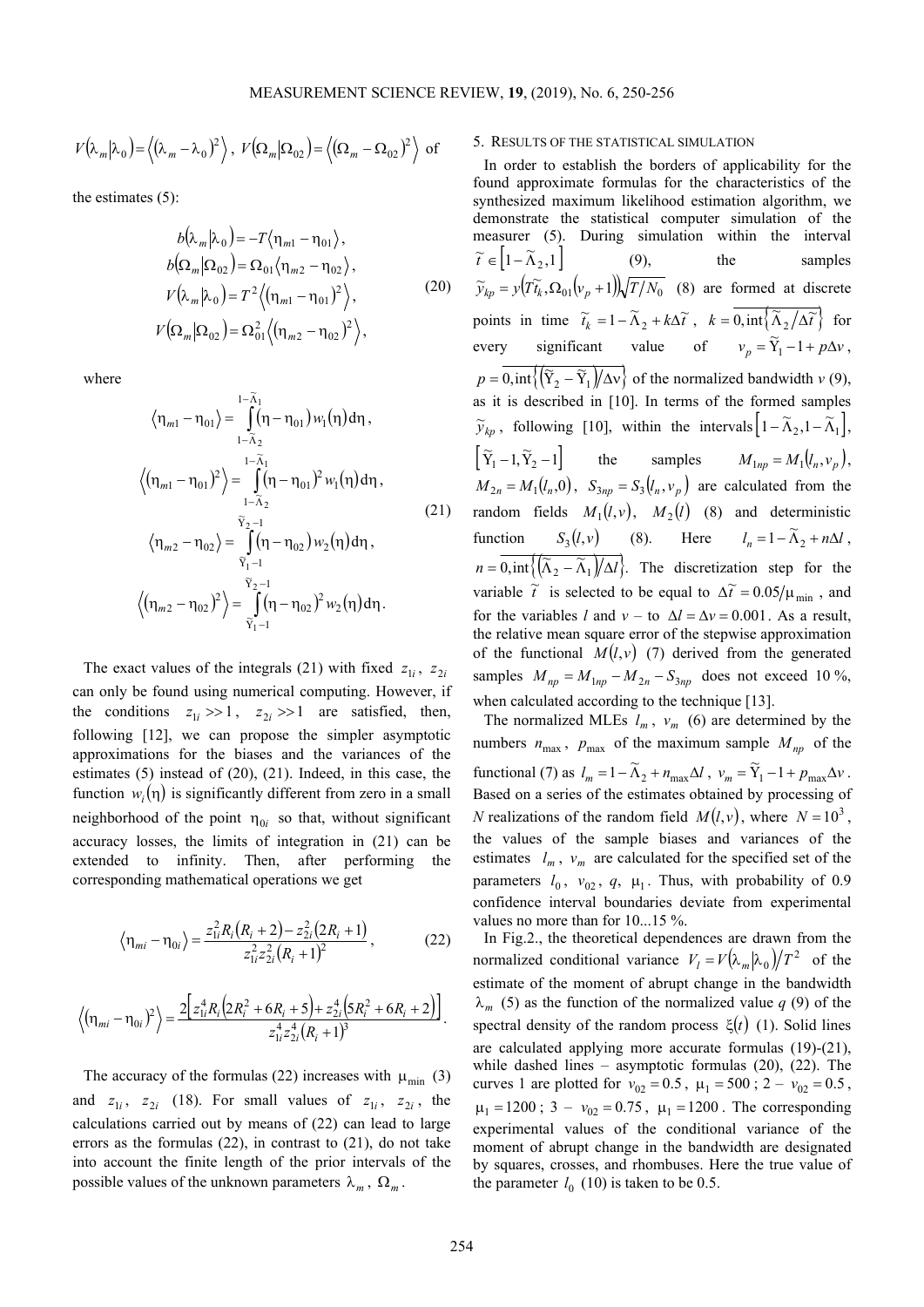

Fig.2. Normalized variance of the estimate of the moment of abrupt change in the bandwidth.



Fig.3. Normalized variance of the estimate of the bandwidth after the abrupt change.

In Fig.3., by solid and dashed lines the similar theoretical dependences are shown of the normalized conditional variance  $V_v = V(\Omega_m | \Omega_{02}) / \Omega_{01}^2$  of the estimate of the bandwidth after the abrupt change  $\Omega_m$  (5) upon the parameter  $q$ , calculated according to  $(19)-(21)$  and  $(22)$ . The curves 1 are obtained for  $l_0 = 0.25$ ,  $\mu_1 = 500$ ; 2 –  $l_0 = 0.25$ ,  $\mu_1 = 1000$ ; 3 –  $l_0 = 0.5$ ,  $\mu_1 = 1000$ . The corresponding experimental values of the conditional variance of the abrupt change in the bandwidth are designated by squares, crosses, and rhombuses. In this case, the true value of the parameter  $v_{02}$  (10) is taken to be –0.5.

From the conducted analysis and Fig.2., Fig.3. it follows that the theoretical dependences obtained for the variances  $V(\lambda_m|\lambda_0)$ ,  $V(\Omega_m|\Omega_{02})$  (20), (21) already agree quite successfully with the experimental data, at least, under  $\mu_1 \ge 100,$   $q \ge 0.1,$   $\tilde{\Lambda}_1 \ge 0.1,$   $\tilde{\Lambda}_2 \le 0.9,$  $|\Omega_{02} - \Omega_{01}|/\Omega_{01} \ge 0.1$ . And if output SNR is big enough,

that is  $z \ge 3$  (12), then the simpler approximations (22) can be used for calculating the variance of the estimate of the moment and the magnitude of the abrupt change of the random process bandwidth.

As it is noted in [10], for very big values of *q* the deviation of the experimental values of the variances  $V(\lambda_m | \lambda_0)$ ,  $V(\Omega_m | \Omega_{02})$  may be observed from the corresponding theoretical dependences obtained while using (20), (21) or (20), (22). It is the result of the formulas for the characteristics (11) of the functional  $M(l, v)$  (7) having been found on the assumption that the sizes of order of the correlation time of the process  $\xi(t)$  are negligible. Therefore, when the variances of MLEs  $\lambda_m/T$ ,  $\Omega_m/\Omega_{02}$ decrease to the size of order  $\mu_{\min}^{-2}$  (3), the calculation errors in (20)-(22) become considerable.

# 6. CONCLUSION

In order to identify the abrupt change point in the fastfluctuating Gaussian process, the maximum likelihood method can be effectively applied. This approach allows us to obtain the algorithms for measuring the unknown moment of abrupt change and frequency parameter jumps of the random process, while neglecting the values of the order of its correlation time. These algorithms are technically the simplest ones in comparison with the common analogues. We apply the additive local Markov approximation method to write down the closed analytical expressions for the efficiency characteristics of the maximum likelihood measurer.

We used the statistical simulation to establish that the obtained theoretical results successfully agree with the corresponding experimental data in a wide range of the observable data realization parameter values. Additional researches show that the measurers synthesized by means of the introduced approach can also be used in the analysis of the non-Gaussian random processes with unknown piecewise constant parameters and bring no great losses in performance.

#### ACKNOWLEDGMENT

This research was financially supported by the Ministry of Education and Science of the Russian Federation (research project No. 2.3208.2017/4.6) and the Council on grants of the President of the Russian Federation (research project No. SP-834.2019.3).

#### **REFERENCES**

- [1] Zhigljavsky, A.A., Krasnovsky, A.E. (1988). *Detection of the Abrupt Change of Random Processes in Radio Engineering Problems.* Leningrad State University. (in Russian)
- [2] Kligene, N., Tel'ksnis, L. (1983). Methods to determine the times when the properties of random processes change. *Automation and Remote Control*, 41 (10), 1241-1283.